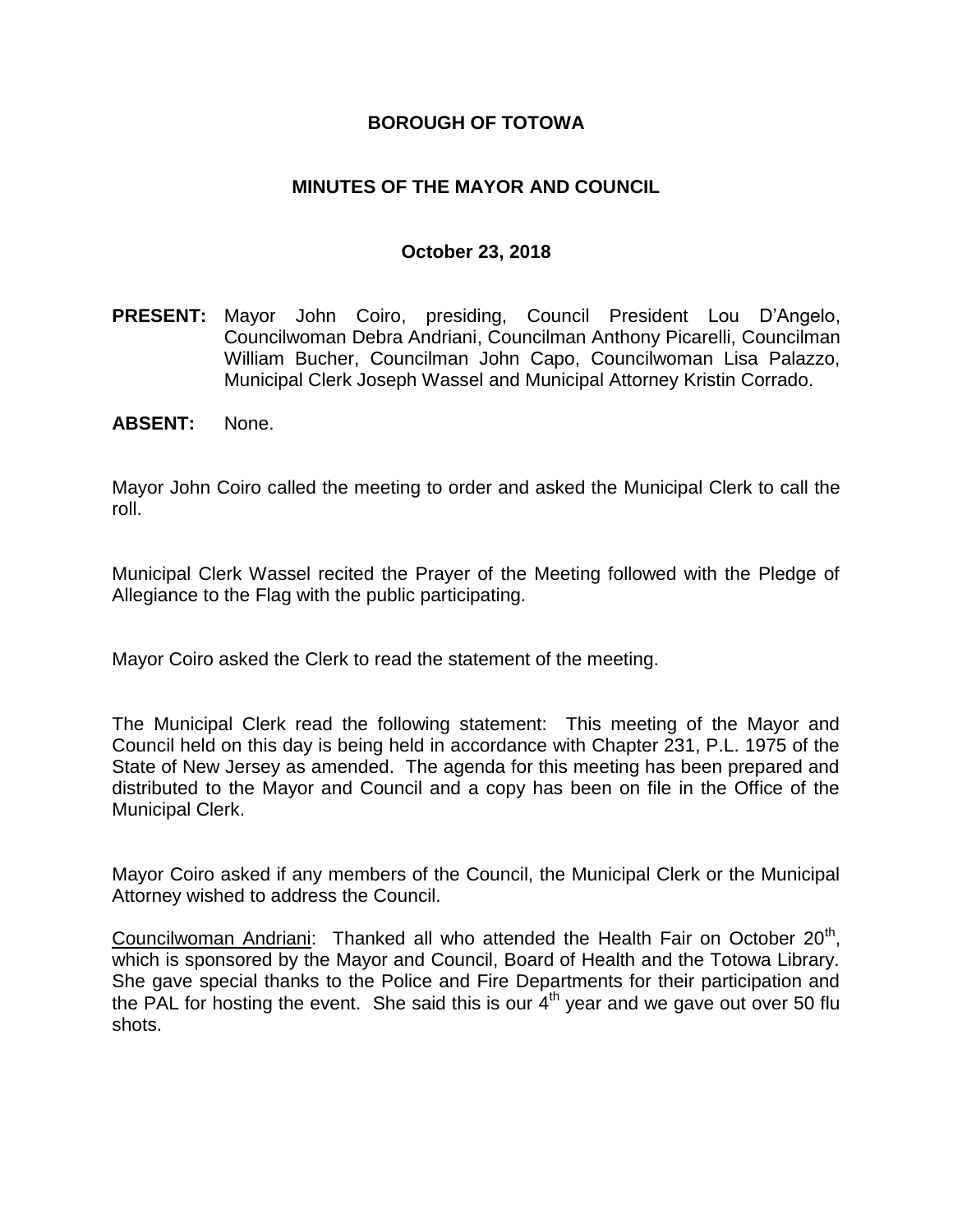## CITIZENS HEARD:

Mike Mahometa, 269 Lincoln Avenue: 1) Thanked the DPW for planting the pine trees; 2) Said his neighbor is now requesting that the berm and additional trees be extended; 3) Again asked about improving the existing drainage at the PAL fields. Mayor Coiro: Advised that the area is mostly rock and won't be easy. Mike Mahometa: Responded that prior to the installation of the playground and walkway the area always drained naturally to the ball field and away from the property.

Cynthia Raso, 327 Union Boulevard: Said she was sexually assaulted by a former employee of the Borough and wants to know how he was allowed to retire. Attorney Corrado: Advised Ms. Raso that pursuant to your tort claim against the Borough and the fact that you brought up a former employee we cannot discuss this issue at this time. Ms. Raso: Handed out her time line of events to the Borough Attorney. She then asked the Mayor why there was no one running against him, but then declared that she is not even a registered voter.

There was a motion by Councilman D'Angelo, seconded by Councilwoman Andriani to approve the Minutes of the Mayor and Council for the meeting of October 9, 2018. On roll call vote, all members of the Council present voted in the affirmative. Councilman Capo abstained from the voting.

COMMITTEE ON FINANCE:

There was a motion by Councilman Picarelli, seconded by Councilman D'Angelo to approve Resolution No. 2018-22 for the payment of bills. On roll call vote, all members of the Council present voted in the affirmative.

There was a motion by Councilman Picarelli, seconded by Councilman D'Angelo to adopt the following resolution authorizing the Treasurer to issue refunds to various property owners pursuant to State Tax Court judgments. On roll call vote, all members of the Council present voted in the affirmative.

# RESOLUTION

WHEREAS, there has been a State Tax Court judgment to reduce the evaluation on the following.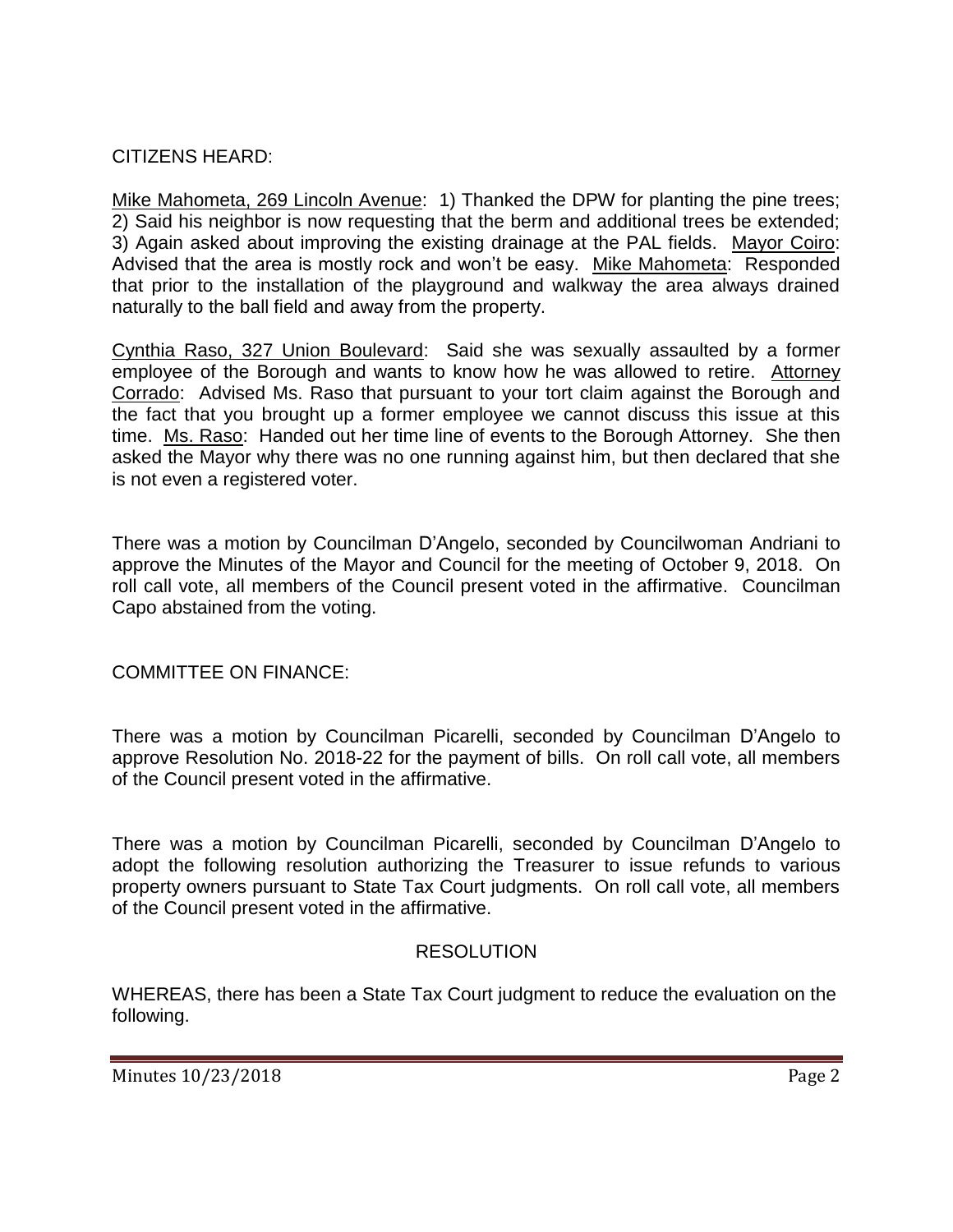NOW, THEREFORE, BE IT RESOLVED, that the Treasurer of the Borough of Totowa is authorized to refund this amount.

| <b>BLK</b> | <b>LOT</b> | <b>PROPERTY/OWNER</b>                                | <b>PAYABLE TO</b>                                                                                                                                                   | <b>YEAR</b> | <b>FROM</b> | <u>TO</u>          | <b>AMOUNT</b> |
|------------|------------|------------------------------------------------------|---------------------------------------------------------------------------------------------------------------------------------------------------------------------|-------------|-------------|--------------------|---------------|
| 9.05       | 10.03      | 23 Mountainview Ct.<br>Modi Ketang &<br>Minisha      | The Lutz Law Group,<br><b>Attorney Trust Account</b><br>Mail To:<br>The Lutz Law Group<br>Attorneys At Law, LLC<br>121 Ridge Avenue<br>Passaic, NJ 07056            | 2017        | 1,380,900   | 1,177,600          | \$4,795.85    |
| 9.05       | 10.03      | (same as above)                                      | (same as above)                                                                                                                                                     | 2018        | 1,380,900   | 1,177,600          | \$4,844.64    |
|            |            |                                                      |                                                                                                                                                                     |             |             | <b>Total check</b> | \$9,640.49    |
| 74.02      | 1          | 28 Battle Ridge Trail<br>Amador Roberto &<br>Zoraida | "Spiotti & Esposito, P.C.-<br>Attorney Trust Account"<br>Mail To:<br>Spiotti & Esposito, P.C.<br>271 U.S. Highway 46.<br>Suite F105-106<br>Fairfield, NJ 07004-2471 | 2015        | 1,056,200   | 1,021,200          | \$799.40      |

There was a motion by Councilman Picarelli, seconded by Councilman D'Angelo to adopt the following Resolution Authorizing Professional Engineering Services For Revisions To The Tax Maps And Certification By The State Of New Jersey Division Of Taxation. On roll call vote, all members of the Council present voted in the affirmative.

## RESOLUTION NO. 117-2018

#### RESOLUTION AUTHORIZING PROFESSIONAL ENGINEERING SERVICES FOR REVISIONS TO THE TAX MAPS AND CERTIFICATION BY THE STATE OF NEW JERSEY DIVISION OF TAXATION

WHEREAS, by Resolution No. 37-2017 dated February 14, 2017, the Mayor and Council of the Borough of Totowa authorized Richard A. Alaimo Engineering Associates to digitize the Borough of Totowa tax maps; and

WHEREAS, by letter dated March 7, 2017, the Borough of Totowa's Tax Assessor has requested that the tax maps also be revised to include all recently recorded deeds of easement as well as other various revisions; and

WHEREAS, by Resolution No. 91-2017 dated July 11, 2017, the Mayor and Council of the Borough of Totowa authorized Richard A. Alaimo Engineering Associates to complete the requested revisions of the Borough of Totowa tax maps; and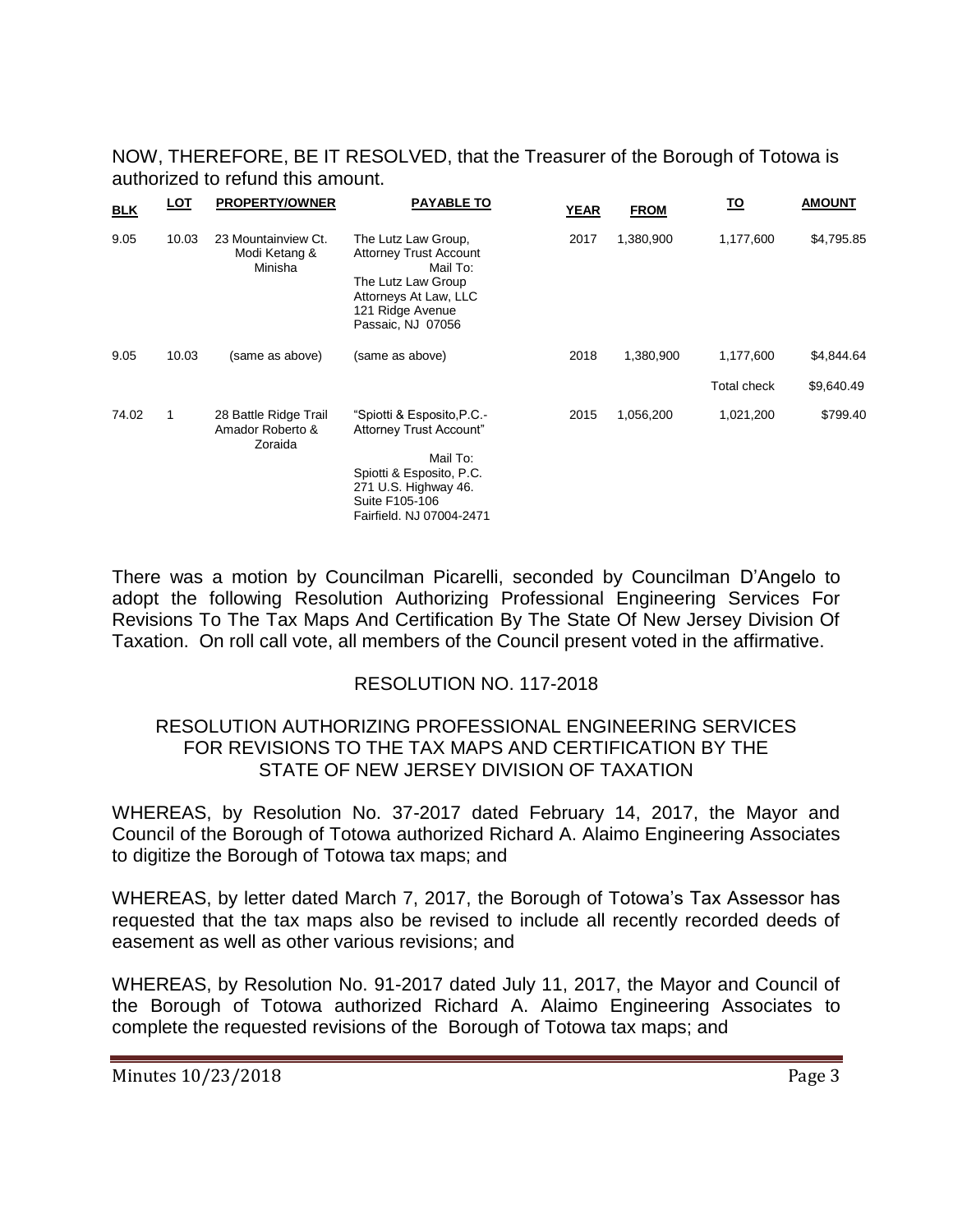WHEREAS, thereafter Richard A. Alaimo Engineering Associates submitted the digitized and revised tax maps to the State of New Jersey Division of Taxation for their review and recertification; and

WHEREAS, the State of New Jersey Division of Taxation reviewed the Borough of Totowa tax maps and issued a series of requested revisions that they will require in order for the tax maps to be certified; and

WHEREAS, Richard A. Alaimo Engineering Associates has submitted a supplemental proposal dated January 24, 2018 to complete the requested revisions to the Borough of Totowa tax maps for the sum of \$5,000.00, a copy of which is on file in the office of the Borough of Totowa Municipal Clerk; and

WHEREAS, the Mayor and Council of the Borough of Totowa on October 23, 2018 did examine the proposal submitted by Richard A. Alaimo Engineering Associates; and

WHEREAS, pursuant to the applicable New Jersey State laws, these professional services may be awarded without public bidding.

NOW, THEREFORE, BE IT RESOLVED, that the Mayor and Council of the Borough of Totowa do hereby accept the proposal submitted by Richard A. Alaimo Engineering Associates for professional engineering services to complete the requested revisions for the certification of the Borough of Totowa tax maps in the amount of \$5,000.00.

BE IT FURTHER RESOLVED, that the Mayor and Council of the Borough of Totowa do hereby authorize Richard A. Alaimo Engineering Associates to perform the professional services as set forth in their proposal.

COMMITTEE ON PUBLIC SAFETY:

There was no report.

COMMITTEE ON PUBLIC WORKS:

There was no report.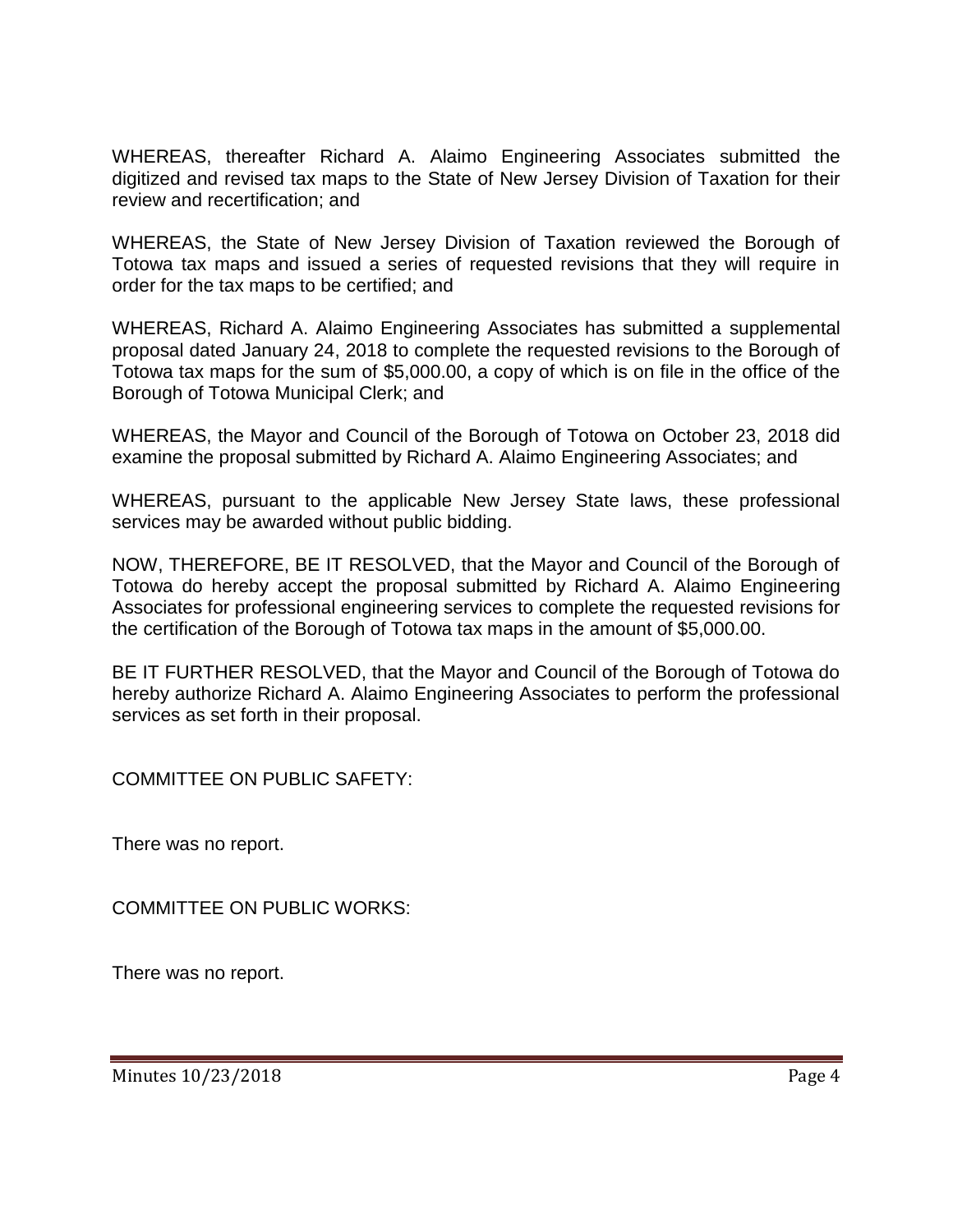## COMMITTEE ON ENGINEERING & PUBLIC PROPERTY:

There was a motion by Councilman Capo, seconded by Councilwoman Andriani to adopt the following Resolution Authorizing The Removal And Replacement Of The Hot Water Heater In The Municipal Complex. On roll call vote, all members of the Council present voted in the affirmative.

## RESOLUTION NO. 118-2018

### RESOLUTION AUTHORIZING THE REMOVAL AND REPLACEMENT OF THE HOT WATER HEATER AT THE MUNICIPAL COMPLEX

WHEREAS, the Borough of Totowa Department of Public Works ("DPW") Superintendent has advised that the hot water heater at the Borough of Totowa Department Municipal Complex is no longer working properly and recommended that this equipment be removed and replaced; and

WHEREAS, the Mayor and Council of the Borough of Totowa have determined that there is a need for this equipment at the Borough of Totowa Municipal Complex; and

WHEREAS, the Mayor and Council of the Borough of Totowa desire to authorize the removal and replacement of the hot water heater; and

WHEREAS, Ray Keeley Plumbing & Heating, 8 Furler Street, Totowa, New Jersey 07512 has submitted a proposal for the removal and replacement of the hot water heater in the amount of \$2,455.00, a copy of which is on file in the office of the Borough of Totowa Municipal Clerk; and

WHEREAS, pursuant to the applicable New Jersey State laws, the removal and replacement of the hot water heater may be authorized without public bidding.

NOW, THEREFORE, BE IT RESOLVED, that the Mayor and Council of the Borough of Totowa do hereby authorize the, the removal and replacement of the hot water heater from Keeley Plumbing & Heating in the amount of \$2,455.00.

BE IT FURTHER RESOLVED, that the Mayor and Municipal Council of the Borough of Totowa do hereby authorize the Municipal Clerk and DPW Superintendent to execute any and all instruments relating thereto.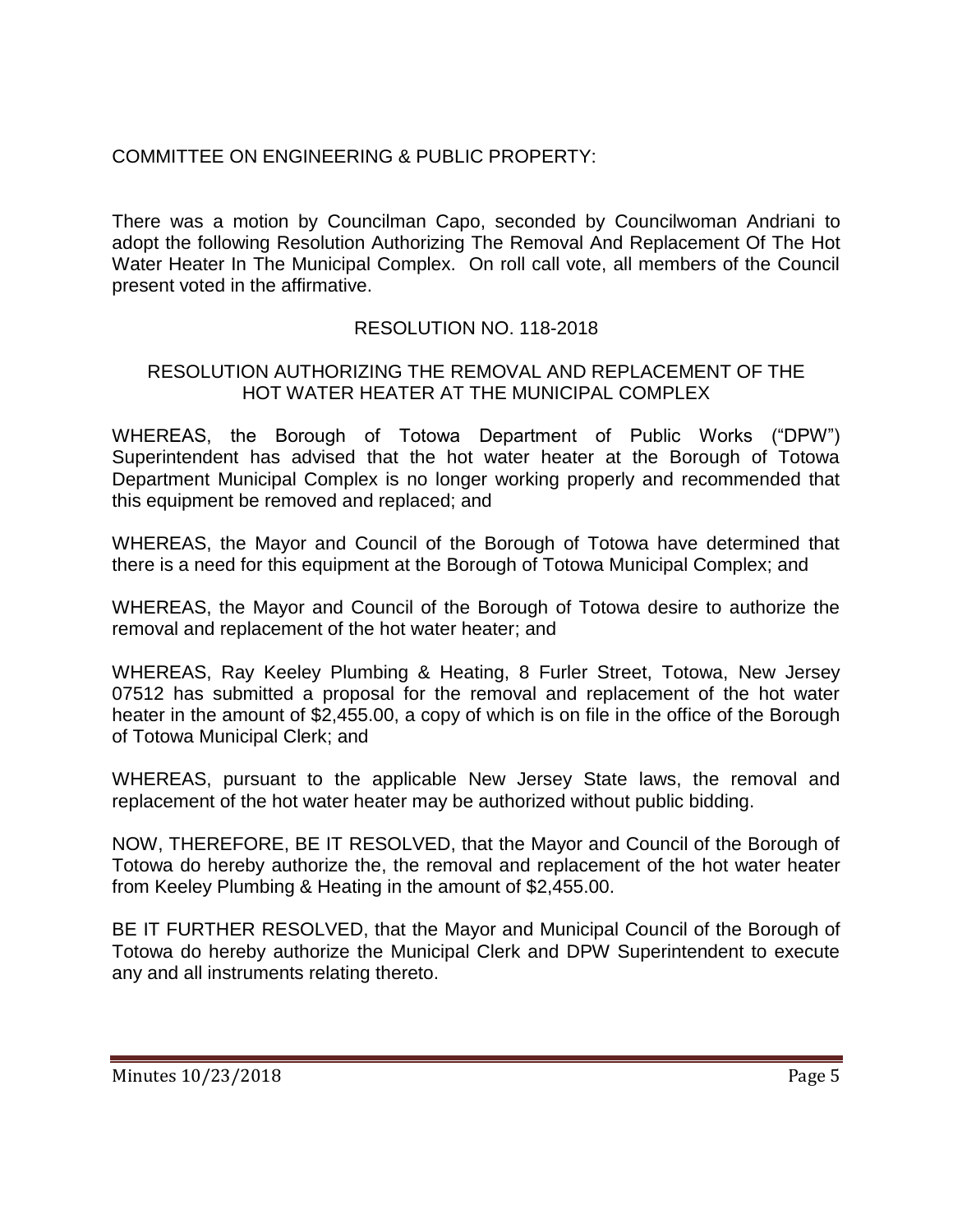## COMMITTEE ON LIAISON & INSPECTION:

There was a motion by Councilwoman Andriani, seconded by Councilman Bucher to adopt the following Resolution Adopting Affirmative Marketing Plan. On roll call vote, all members of the Council present voted in the affirmative.

## RESOLUTION NO. 119-2018

## RESOLUTION ADOPTING AFFIRMATIVE MARKETING PLAN

WHEREAS, in accordance with the New Jersey Uniform Housing Affordability Controls pursuant to N.J.A.C. 5:80-26-1, et seq., the Borough of Totowa is required to adopt an Affirmative Marketing Plan to ensure that all affordable housing units created within the Borough of Totowa, are affirmatively marketed to low and moderate income households, particularly those living and/or working within Housing Region 1, the COAH Housing Region encompassing the Borough of Totowa.

NOW, THEREFORE, BE IT RESOLVED, that the Mayor and Council of the Borough of Totowa do hereby adopt the following Affirmative Marketing Plan:

### Affirmative Marketing Plan

- *A.* All affordable housing units in the Borough of Totowa shall be marketed in accordance with the provisions herein.
- *B.* The Borough of Totowa has a Prior Round Obligation and a Third Round Obligation covering the years from 1999-2025. This Affirmative Marketing Plan shall apply to all developments that contain or will contain low and moderate income units, including those that are part of the Borough's Prior Round Fair Share Plan and its current Fair Share Plan and those that may be constructed in future developments not yet anticipated by the Fair Share Plan.
- *C.* The Affirmative Marketing Plan shall be implemented by one or more Administrative Agent(s) designated by and/or under contract to the Borough of Totowa. All of the costs of advertising and affirmatively marketing affordable housing units shall be borne by the developers/sellers/owners of affordable unit(s), and all such advertising and affirmative marketing shall be subject to approval and oversight by the designated Administrative Agent.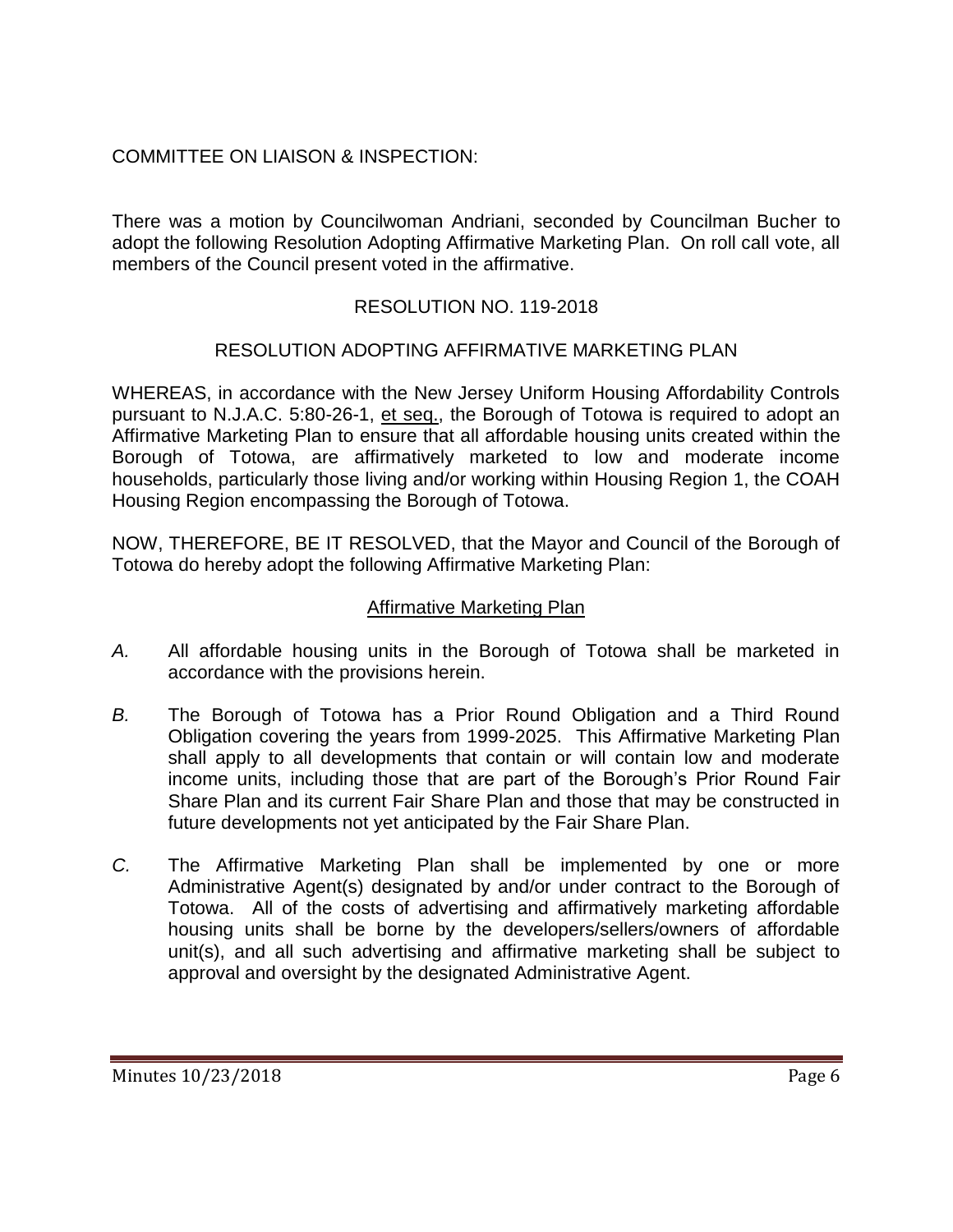- *D.* In implementing the Affirmative Marketing Plan, the Administrative Agent, acting on behalf of the Borough of Totowa, shall undertake, at the minimum, the publication of an advertisement or press release in one or more newspapers of general circulation within the housing region. Additional advertising and/or publicity shall be on an "as needed" basis.
- *E.* The Affirmative Marketing Plan is a regional marketing strategy designed to attract buyers and/or renters of all majority and minority groups, regardless of race, creed, color, national origin, ancestry, marital or familial status, gender, affectional or sexual orientation, disability, age or number of children to housing units which are being marketed by a developer or sponsor of affordable housing. The Affirmative Marketing Plan is also intended to target those potentially eligible persons who are least likely to apply for affordable units in that region. It is a continuing program that directs all marketing activities toward the COAH Housing Region in which the municipality is located and covers the entire period of the deed restriction for each restricted housing unit. The Borough of Totowa is located in COAH Housing Region 1, consisting of Bergen, Hudson, Passaic and Sussex Counties.
- *F.* The Affirmative Marketing Plan is a continuing program intended to be followed throughout the entire period of restrictions and shall meet the following requirements:
	- *1.* All newspaper articles, announcements and requests for applications for very-low, low and moderate income units shall appear in the Star-Ledger.
	- *2.* The primary marketing shall take the form of at least one press release and/or a paid display advertisement in the above newspaper once at the start of the affirmative marketing process. Additional press releases and/or advertising shall be on an "as needed" basis. The developer/owner shall disseminate all public service announcements and pay for display advertisements. The developer/owner shall provide proof of all publications to the Administrative Agent. All press releases and advertisements shall be approved in advance by the Administrative Agent.
	- *3.* The advertisement shall include a description of the:
		- a. Address of the units;
		- b. Range of prices for the units;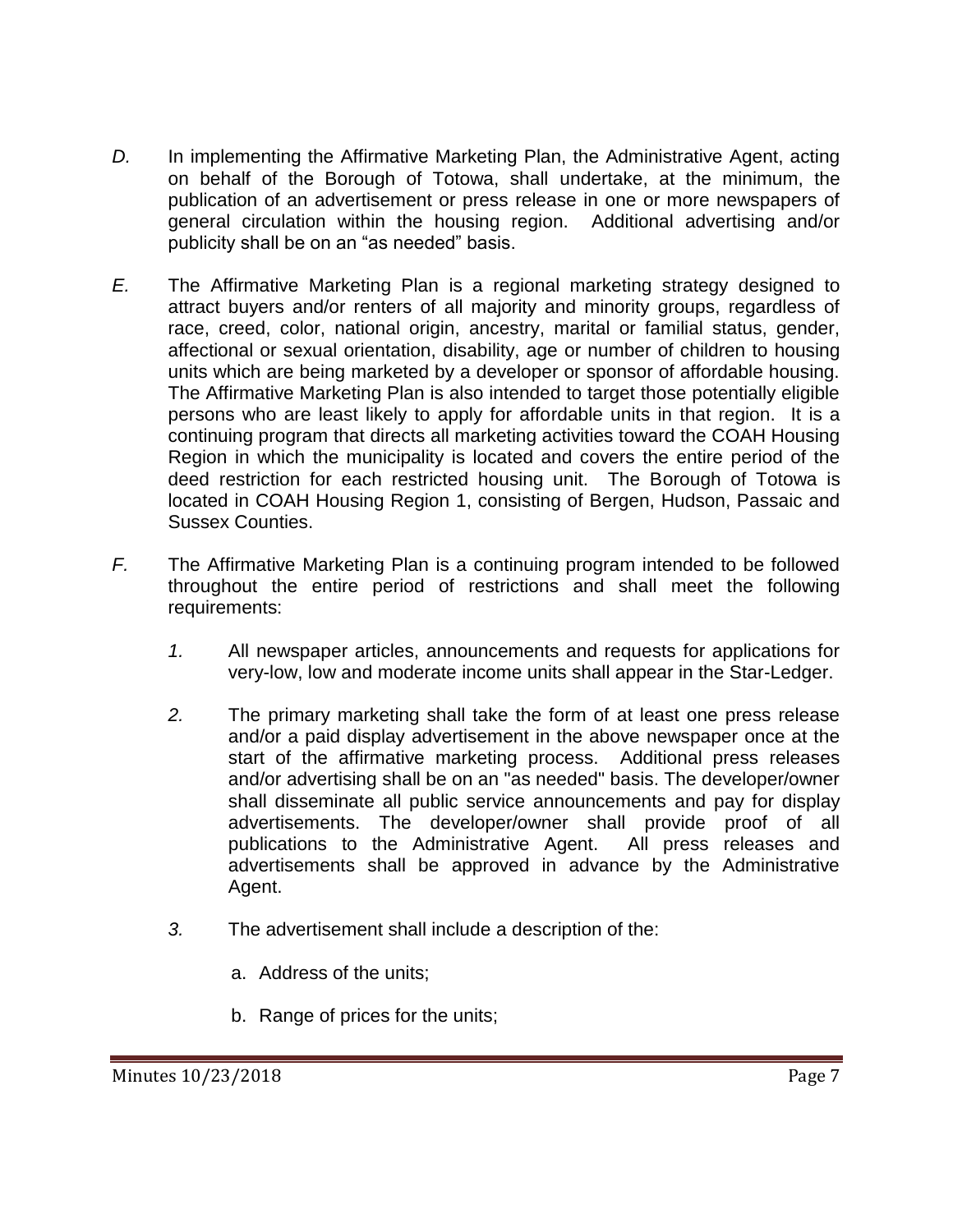- c. Size, as measured in bedrooms, of units;
- d. Maximum income permitted to qualify for the units;
- e. Where to obtain applications;
- f. Business hours when interested households may obtain an application; and
- g. Application fees.
- *G.* Applications, brochure(s), sign(s) and/or poster(s) used as part of the affirmative marketing program shall be available/posted in the following locations:
	- *1.* Sussex County Main Library
	- *2.* Hudson County Administration Building
	- *3.* Bergen County Administration Building
	- *4.* Passaic County Administration Building
	- *5.* Totowa Borough Municipal Building
	- *6.* Totowa Public Library
	- *7.* Developer's Sales/Rental Offices

Applications shall be mailed by the Administrative Agent and Municipal Housing Liaison to prospective applicants upon request. Also, applications shall be available at the developer's sales/rental office.

*H.* The Administrative Agent shall develop, maintain and update a list of community contact person(s) and/or organizations(s) in Bergen, Hudson, Passaic and Sussex Counties that will aid in the affirmative marketing program with particular emphasis on contacts that will reach out to groups that are least likely to apply for housing within the region, including major regional employers identified in Attachment A, Section 3e of COAH's Affirmative Fair Housing Marketing Plan for Affordable Housing in Region 1 (attached to and hereby made part of this Resolution) as well as the following entities: Passaic Resource Network, New Bridge Services, Family Promise of Bergen County and Hudson County Housing Resource Center.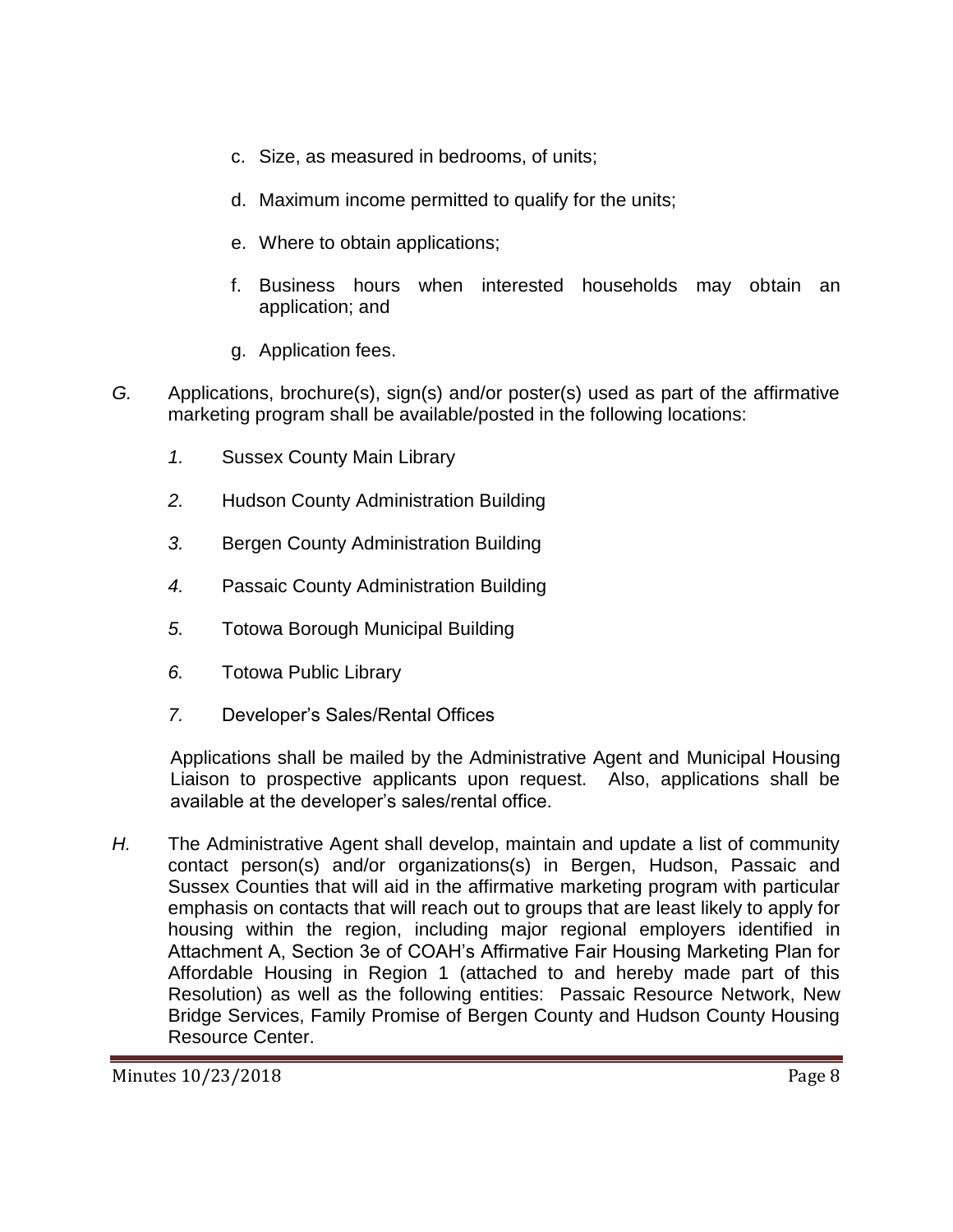- *1.* Once at the start of the affordable marketing process, a flyer and preliminary application shall be sent to the chief personnel administrators of all of the major employers within the region, as listed on Attachment A, Part III, Marketing, Section 3e.
- *2.* In addition, specific notification of the availability of affordable housing units in Totowa shall be provided to the following entities: Passaic Resource Network, New Bridge Services, Family Promise of Bergen County and Hudson County Housing Resource Center.
- *I.* The Affirmative Marketing Plan shall provide a regional preference for very low, low and moderate income households that live and/or work in COAH Housing Region 1, comprised of Bergen, Hudson, Passaic and Sussex Counties. Pursuant to the New Jersey Fair Housing Act (C.52:27D-311), a preference for very-low, low and moderate income veterans duly qualified under N.J.A.C. 54:4- 8.10 may also be exercised, provided an agreement to this effect has been executed between the developer or landlord and the Borough prior to the affirmative marketing of the units.
- *J.* The Administrative Agent shall administer the Affirmative Marketing Plan. The Administrative Agent has the responsibility to:
	- *1.* Income qualify very-low, low and moderate income households;
	- *2.* Place income eligible households in very-low, low and moderate income units upon initial occupancy;
	- *3.* Provide for the initial occupancy of very-low, low and moderate income units with income qualified households;
	- *4.* Continue to qualify households for re-occupancy of units as they become vacant during the period of affordability controls;
	- *5.* Assist with outreach to very-low, low and moderate income households; and
	- *6.* Enforce the terms of the deed restriction and mortgage loan as per N.J.A.C 5:80-26-1, et seq.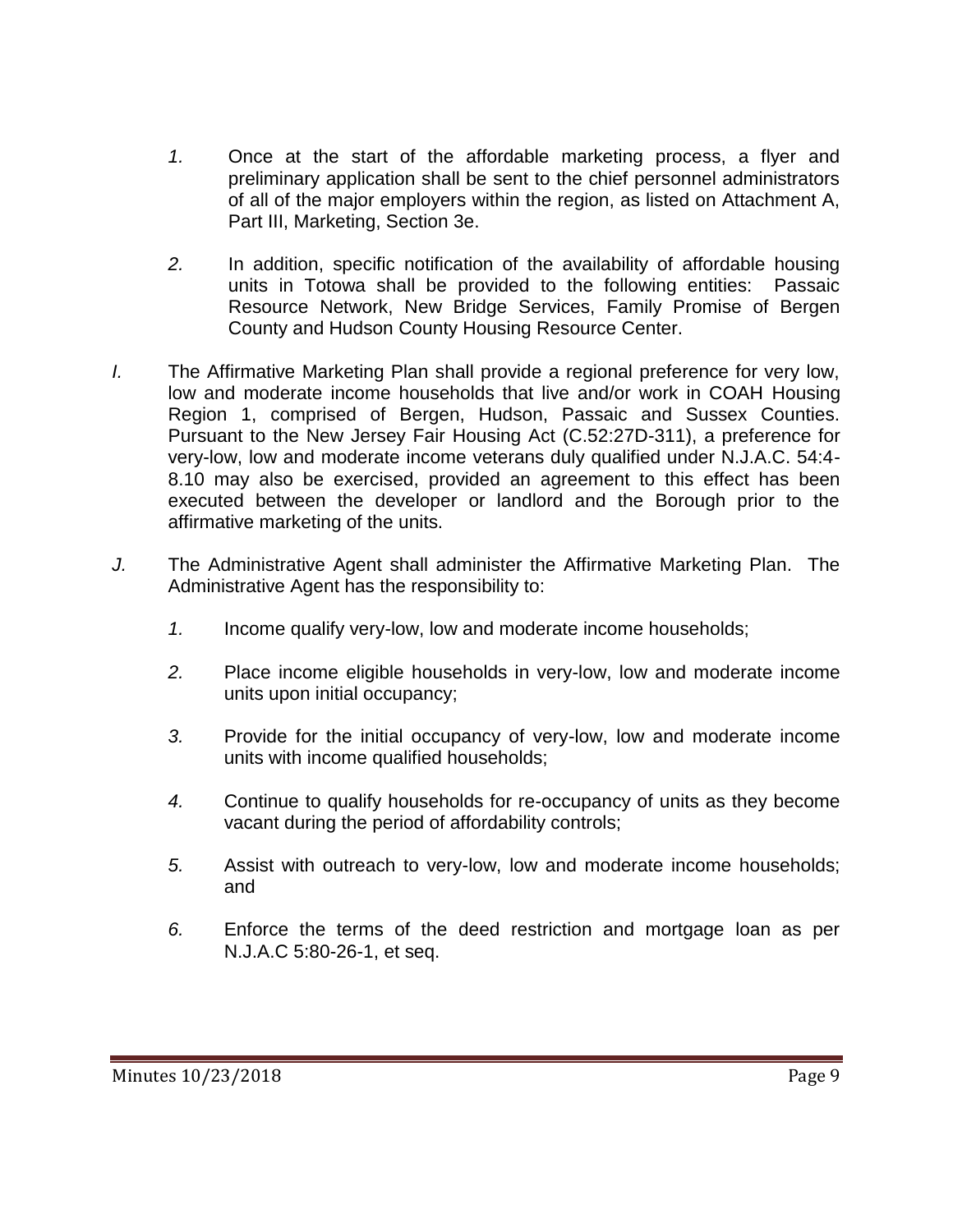- *K.* The Administrative Agent shall provide or direct qualified very-low, low and moderate income applicants to counseling services on subjects such as budgeting, credit issues, mortgage qualifications, rental lease requirements and landlord/tenant law and shall develop, maintain and update a list of entities and lenders willing and able to perform such services.
- *L.* All developers/owners of very-low, low and moderate income housing units shall be required to undertake and pay the costs of the marketing of the affordable units in their respective developments, subject to the direction and supervision of the Administrative Agent.
- *M.* The implementation of the Affirmative Marketing Plan for a development that includes affordable housing shall commence at least 120 days before the issuance of either a temporary or permanent certificate of occupancy. The implementation of the Affirmative Marketing Plan shall continue until all very-low, low and moderate income housing units are initially occupied and for as long as the affordable units remain deed restricted such that qualifying new tenants and/or purchasers continues to be necessary.
- *N.* The Administrative Agent shall provide the Affordable Housing Liaison with the information required to comply with monitoring and reporting requirements pursuant to N.J.A.C.5:80-26-1, et seq.

There was a motion by Councilwoman Andriani, seconded by Councilman Bucher to adopt the following Resolution Of Intent To Bond In The Event That There Is A Shortfall In Funding To Implement The Borough Of Totowa Sponsored Rehabilitation Program. On roll call vote, all members of the Council present voted in the affirmative.

# RESOLUTION NO. 120-2018

### RESOLUTION OF INTENT TO BOND IN THE EVENT THAT THERE IS A SHORTFALL IN FUNDING TO IMPLEMENT THE BOROUGH-SPONSORED REHABILITATION PROGRAM

WHEREAS, the Borough voluntarily brought a declaratory judgment action pursuant to the procedures set forth by the Supreme Court in In Re Adoption of N.J.A.C. 5:96, 221 N.J. 1 (201) ("Mt. Laurel IV") seeking approval of a Housing Element and Fair Share Plan that satisfied the Borough's obligation to provide for its fair share of the regional need of low and moderate income housing; and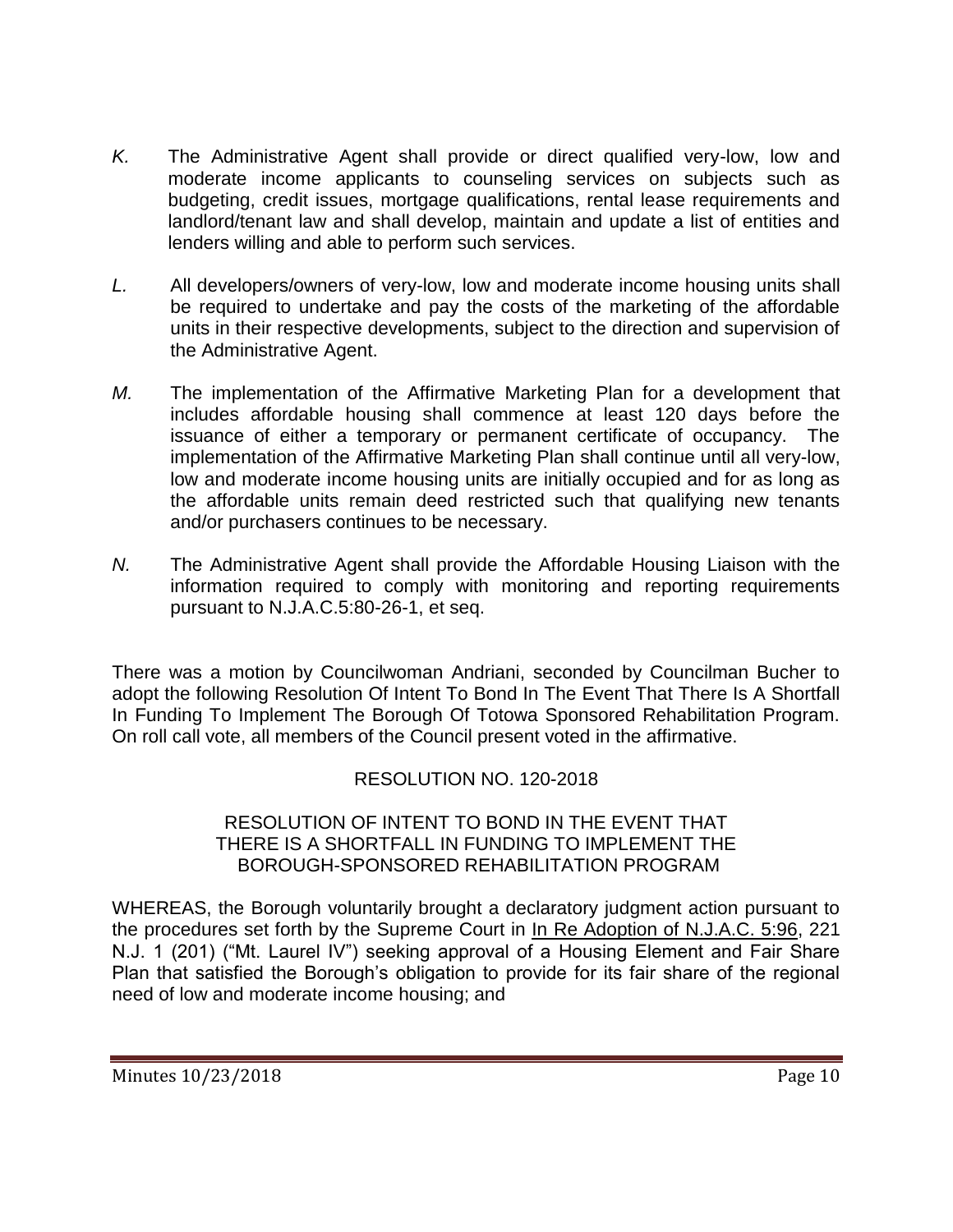WHEREAS, after a Fairness Hearing held on May 24, 2018, by Order dated June 20, 2018, Hon. Thomas F. Brogan, P.J.Cv., approved a settlement agreement between the Borough of Totowa and Fair Share Housing Center, which established the Borough's affordable housing obligations; and

WHEREAS, in accordance with the June 20, 2018 Order, the Totowa Planning Board has adopted a Housing Element and Fair Share Plan dated September 13, 2018 pursuant to the Municipal Land Use Law at N.J.S.A. 40:55D-1, et seq., which addresses the requirements of N.J.A.C. 5:93-1, et seq., as amended and supplemented, N.J.A.C.5:80-26.1, et seq. as amended and supplemented, and the New Jersey Fair Housing Act of 1985; and

WHEREAS, the Housing Element and Fair Share Plan provides for a municipallysponsored Rehabilitation Program, in addition to other developer-funded mechanisms; and

WHEREAS, the Borough has adopted a Development Fee Ordinance in order to generate revenue for the Borough's Affordable Housing Trust Fund; and

WHEREAS, the Borough of Totowa anticipates that monies collected and deposited in the Affordable Housing Trust Fund, will be sufficient to effectuate the above-referenced mechanism; and

WHEREAS, the Borough of Totowa is committed to securing judicial approval of its Housing Element and Fair Share Plan; and

WHEREAS, the Borough of Totowa acknowledges the COAH rules and regulations that provide that, although utilization of a mandatory development fee ordinance is an appropriate mechanism to raise money for the purpose of off-setting the expenses incurred in connection with the Housing Element and Fair Share Plan, there must be an alternative funding source in the event that insufficient monies are derived from the mandatory development fee ordinance, or the funds are not received in a timely fashion, for the purpose of effectuating the municipally-sponsored Rehabilitation Program; and

WHEREAS, the Borough of Totowa wishes to express its commitment to cover such funding shortfalls and to fully implement the municipally-sponsored rehabilitation program through bonding or other lawful means.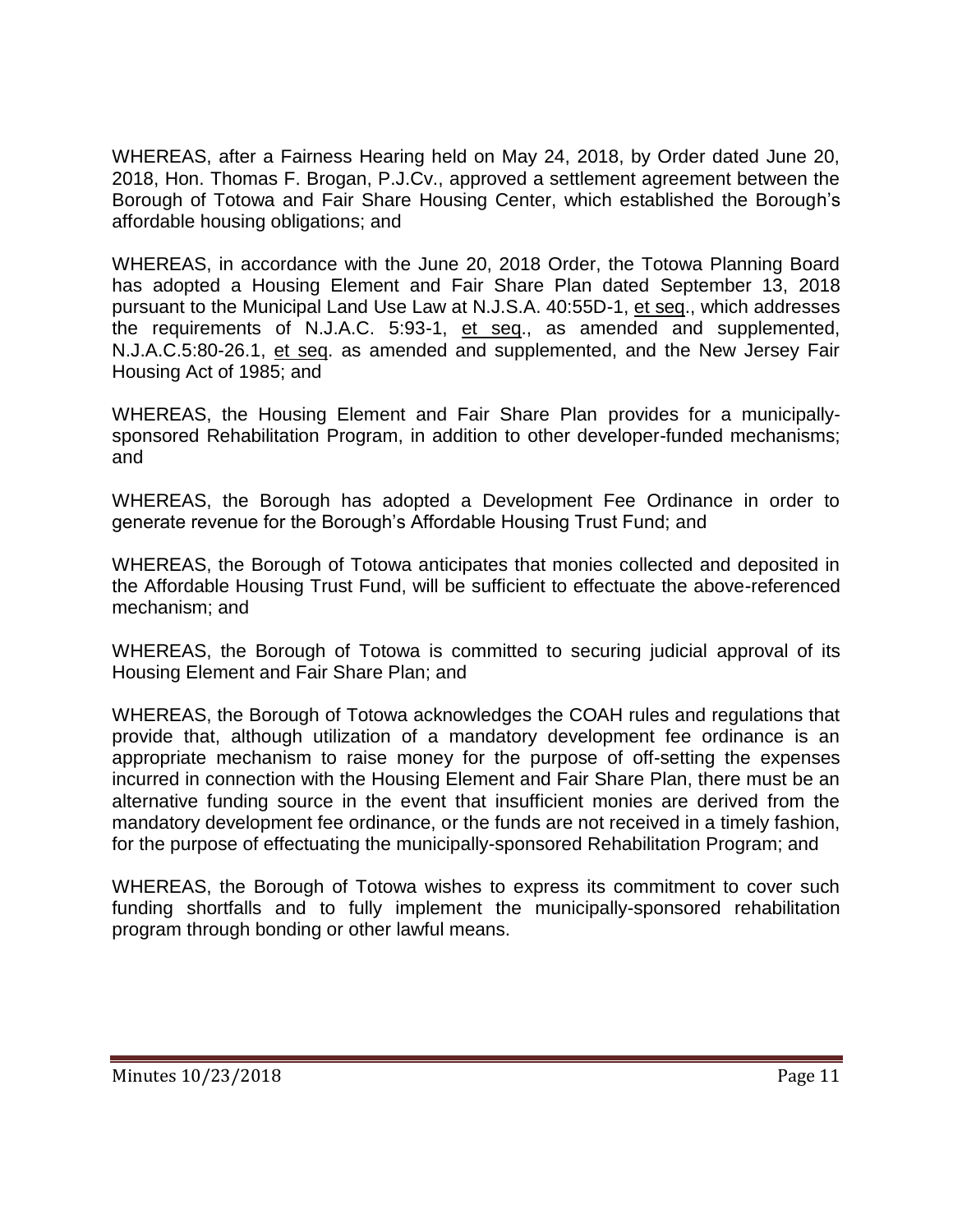NOW, THEREFORE, BE IT RESOLVED, that the Mayor and Council of the Borough of Totowa do hereby confirm its intent that in the event that the projected funding from the mandatory development fee ordinance the Borough has adopted is insufficient to complete the municipally-sponsored rehabilitation program, it is the intention of the Borough Council of the Borough of Totowa to adopt appropriate bond ordinances in order to provide the required funding in an appropriate timely manner.

There was a motion by Councilwoman Andriani, seconded by Councilman Bucher to adopt the following Resolution Adopting The "Sales Operating Manual", "Rental Operating Manual" And "Rehabilitation Operating Manual" For The Borough Of Totowa. On roll call vote, all members of the Council present voted in the affirmative.

# RESOLUTION NO. 121-2018

### RESOLUTION ADOPTING THE "SALES OPERATING MANUAL", "RENTAL OPERATING MANUAL" AND "REHABILITATION OPERATING MANUAL" FOR THE BOROUGH OF TOTOWA

WHEREAS, in accordance with the New Jersey Uniform Housing Affordability Controls pursuant to N.J.A.C. 5:80-26-1, *et seq.*, the Borough of Totowa is required to adopt all program operating manuals, which set forth the procedures for administering the program(s) and their associated affordability controls for affordable housing units created within the Borough of Totowa.

NOW, THEREFORE, BE IT RESOLVED, that the Mayor and Council of the Borough of Totowa do hereby adopt the following attached operating manuals:

- 1. Sales Operating Manual
- 2. Rental Operating Manual
- 3. Rehabilitation Operating Manual

# COMMITTEE ON LEGISLATION & ORDINANCES:

There was a motion by Councilwoman Palazzo, seconded by Councilman Picarelli to approve Raffle License Application Nos. 2124 & 2125 for The Woman's Club of Little Falls for a Tricky Tray and On-Premise 50/50 to be held on November 13, 2018 at The Barnyard and Carriage House. On roll call vote, all members of the Council present voted in the affirmative.